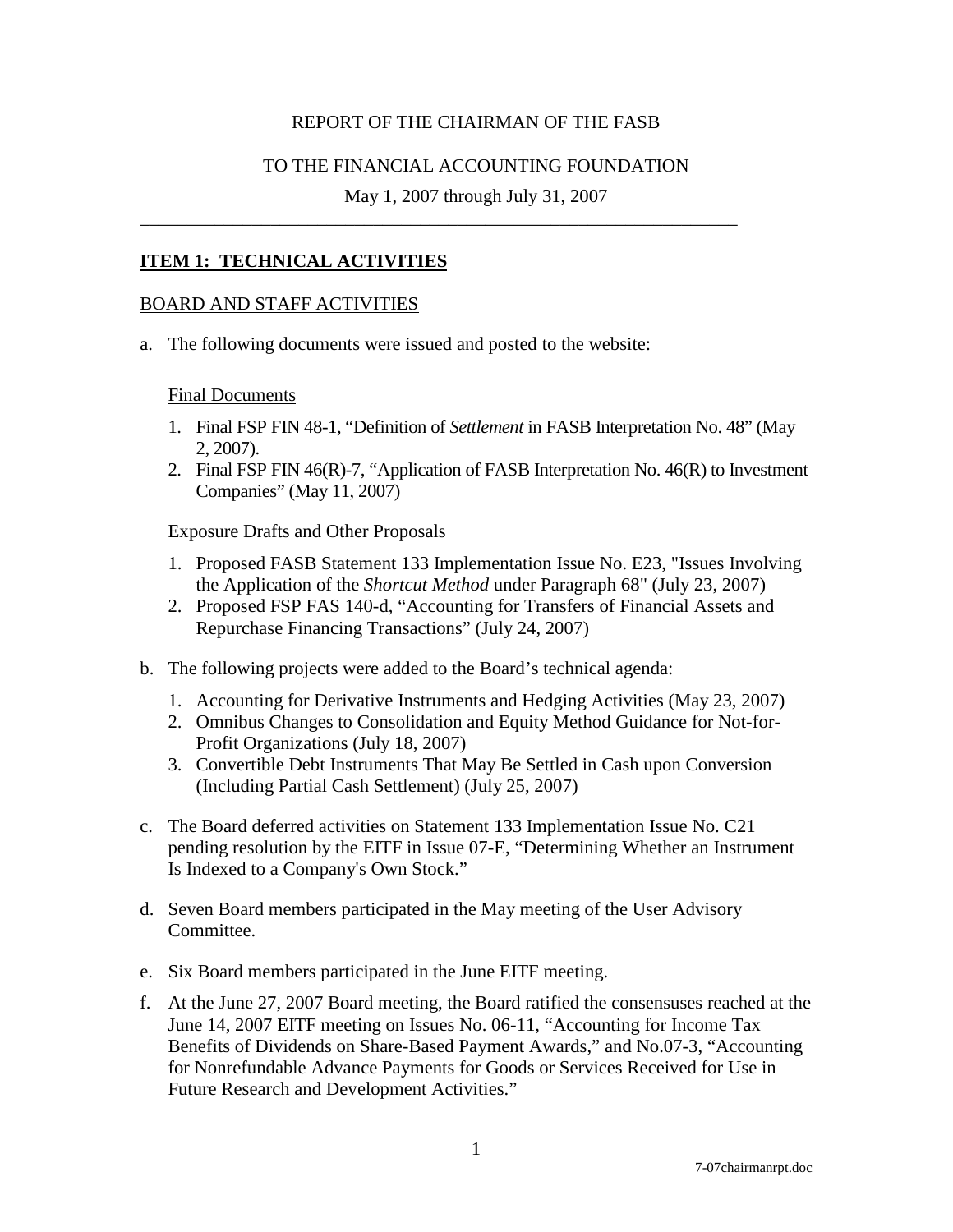- g. Various FASB staff members attended an AcSEC meeting.
- h. Seven Board members participated in the June meeting of the Financial Accounting Standards Advisory Council.
- i. Seven Board members participated in the June meeting of the Small Business Advisory Committee.
- j. The Investors Technical Advisory Committee (ITAC) submitted comment letters on the Derivatives Disclosures project and the Conceptual Framework: Qualitative Characteristics project as well as the Invitation to Comment, *Valuation Guidance for Financial Reporting.* The ITAC held meetings in March and June at which it established working groups that provided input on various topics, including Financial Statement Presentation, the Fair Value of Financial Instruments, Derivatives Disclosures, Lease Accounting and Disclosure Framework.
- k. Seven Board members, the director of TA&I, and staff met with representatives from FEI/CCR to discuss matters of mutual interest.
- l. A Board member and two staff members met with a representative from Revenue Watch Institute (RWI) to discuss RWI's efforts at improving accountability in natural resource-rich countries by equipping citizens with financial information they need to become more effective monitors of government revenues and expenditures.
- m. Board members and staff participated in the eighth FASB Faculty Program*.* Ten faculty members from leading universities attended this program and observed and participated in a variety of events, including staff and Board presentations about the organization and certain agenda projects, the Board meeting, and a portion of the ITAC meeting.
- n. Two Board members, the director of MP&T, and staff met with Financial Accounting Standards Research Initiative members to discuss research initiatives with a focus on the Financial Statement Presentation project.
- o. The director of TA&I and staff met with several representatives (CFOs from member companies) from the Association of Financial Guaranty Insurers about the Exposure Draft, *Accounting for Financial Guarantee Insurance Contracts*.
- p. The director of TA&I and staff participated in an XBRL training session.
- q. The staff met with several representatives from the International Credit Insurance and Surety Association about the Exposure Draft, *Accounting for Financial Guarantee Insurance Contracts*.
- r. One Board member, the director of TA&I, and staff met with representatives of the Investment Company Institute to discuss implementation guidance relating to FASB Interpretation No. 48, *Accounting for Uncertainty in Income Taxes*.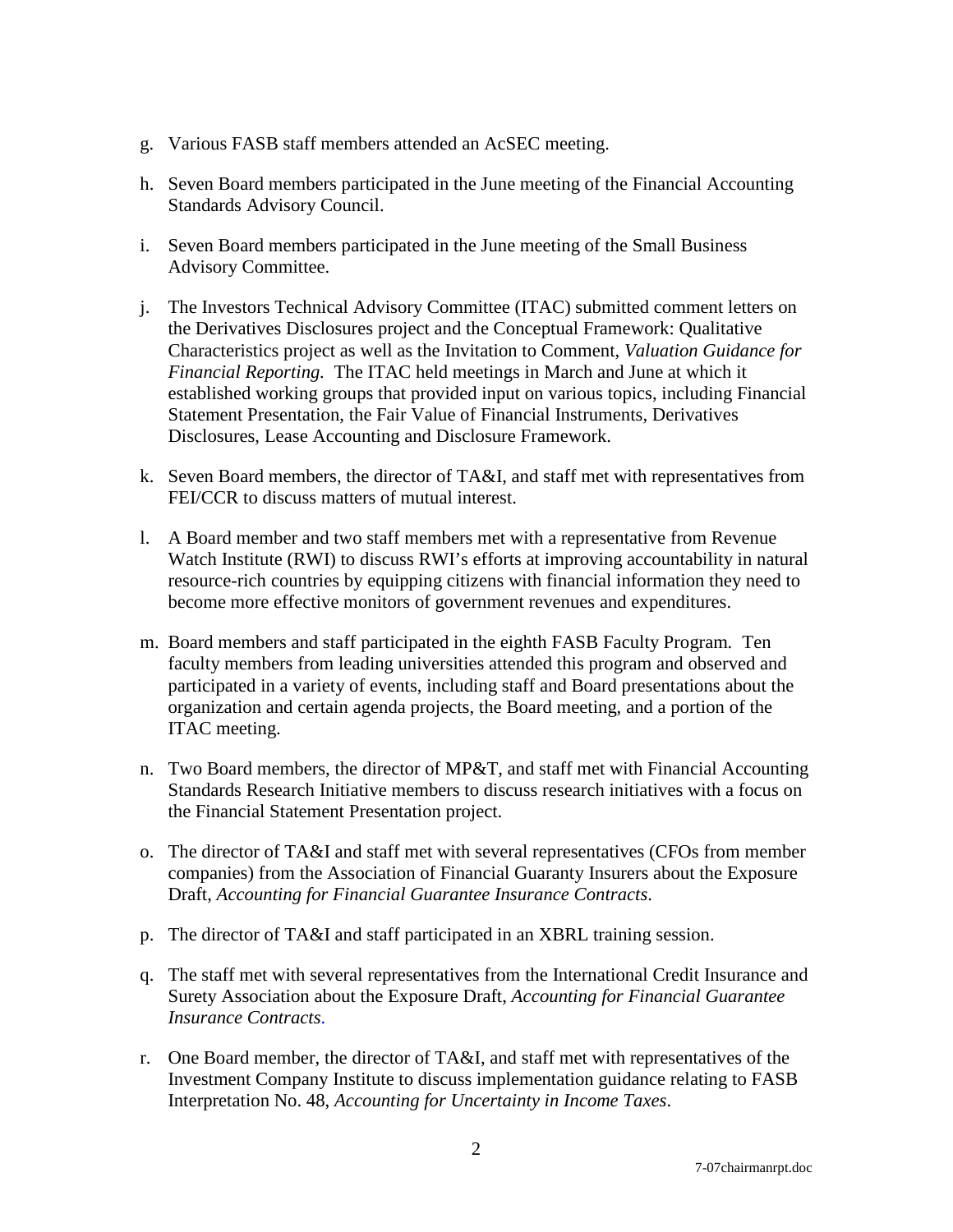- s. Three Board members, the director of TA&I, and staff met with the SEC, regulators, and constituents on the issues involved in modifying securitized residential mortgage loans.
- t. Two Board members and the director of TA&I met with the senior technical partners of the Big Four Accounting firms to discuss current reporting issues.
- u. Two Board members met with the CFO, Controller, and other representatives of PepsiCo to discuss current reporting topics.
- v. Two Board members, four IASB members, the director of MP&T, and staff from both the FASB and IASB met (or participated via teleconference) with representatives of the Equipment Leasing Finance Association to discuss a white paper developed by the ELFA (and other leasing representative bodies around the world), which describes several issues raised by the joint lease accounting project.
- w. Two staff members held the first of two calls with NACUBO to discuss the possible accounting ramifications of changes to the model law governing the endowment funds management (the Uniform Prudent Management of Institutional Funds Act of 2006).
- x. Two staff members visited a potential participant in the financial statement presentation recasting exercise to discuss the participant's questions and concerns related to that exercise.

### INTERNATIONAL ACTIVITIES

- a. A Board member participated in the IASC Foundation Conference in Zurich.
- b. Two Board members and the director of MP&T met with the Accounting Standards Board of Japan in Tokyo.
- c. Two Board members and the director of MP&T participated in a conference on convergence of accounting standards internationally sponsored by the Korean Accounting Standards Board.
- d. Three Board members and the director of MP&T participated in a closed meeting in Norwalk with the Accounting Regulatory Department (ARD) of the Ministry of Finance-China. The two sides agreed to pursue a secondment arrangement through which an ARD staff member would spend a year to 18 months at the FASB assigned to a joint project. The two groups also agreed to study further ways of enhancing communication and cooperation toward convergence.
- e. FASB staff participated in IASB Board meetings and discussed various technical issues on the Boards' joint projects on business combinations, the conceptual framework, short-term convergence, leases, and financial statement presentation.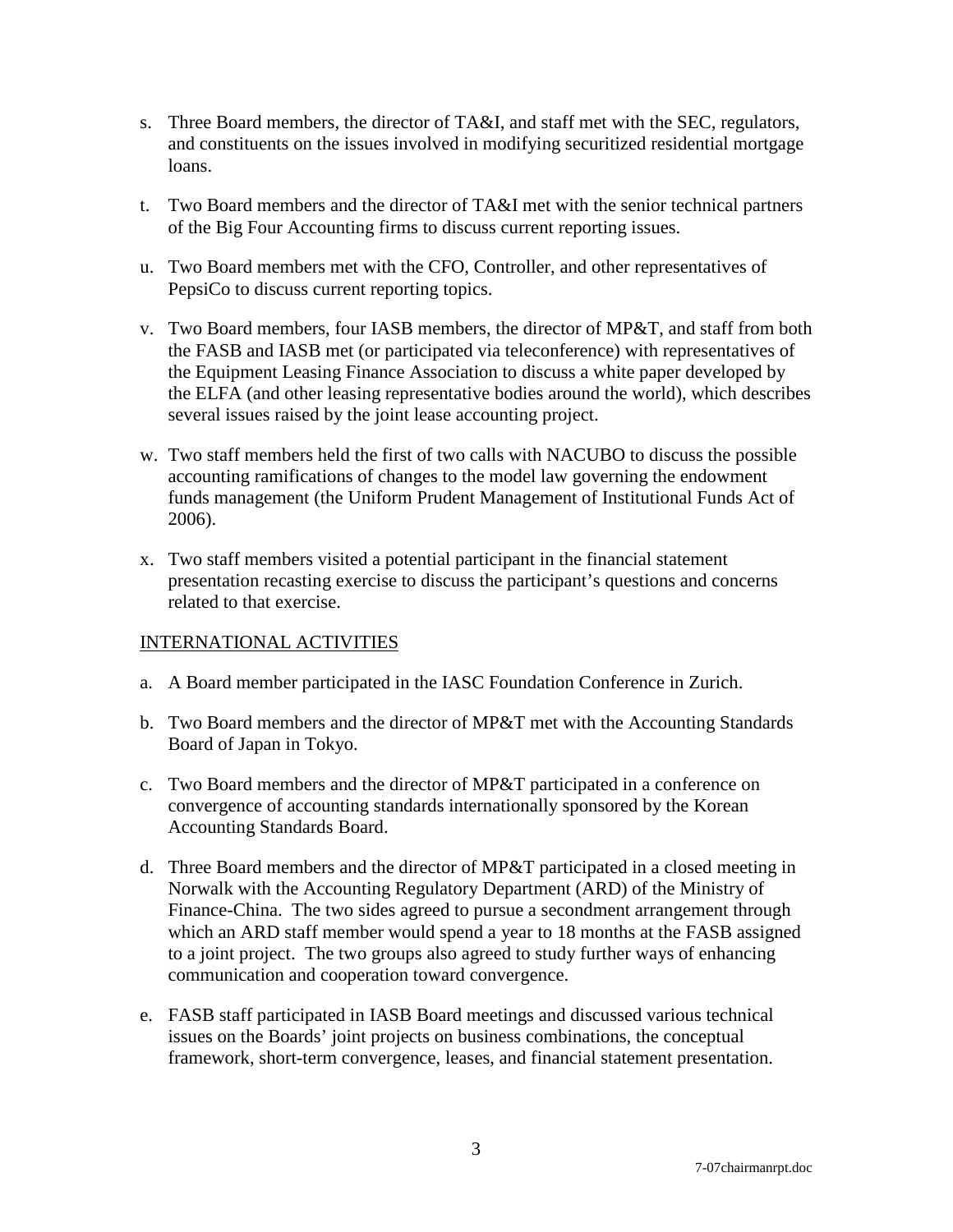#### OTHER ACTIVITIES

- a. The following professional development sessions were presented to the Board and staff:
	- 1. Kevin McBeth, FASB Project Manager, Conceptual Framework Lunch & Learn, updated the staff on progress in the measurement phase of the Conceptual Framework project.
	- 2. Alan Goodman, Master Trainer for the Institute for Global Ethics, and Leon Young, Associate Professor at the University of Maryland University College, AGA Audio Conference: Ethical Challenges in Today's Government Environment. This audio conference explored how the power and scope of today's advancing technology can leverage ethical decisions and other ethical challenges that may impact one's career and organization.
	- 3. Paul Glotzer, FASB Project Manager, provided an overview of the private company accounting financial reporting initiative. He discussed attributes of small private companies and the relationship of the private company financial reporting initiative to the standard-setting process.
	- 4. Ron Bossio, FASB Senior Project Manager, and Ann Benson, FASB Postgraduate Technical Assistant, Conceptual Framework Lunch & Learn—Authoritative Status of the Framework, updated the staff on Board considerations about the possible elevation of the conceptual framework within the GAAP hierarchy and discussed implications for preparers, auditors, and standards setters.
	- 5. Ed Trott, FASB Board Member, Departing FASB Board Member Roundtable gave his reflections on the accomplishments and challenges during his term as a member of the Board.
	- 6. Frank Keck, Rockhurst University Continuing Education Center, Strengthening People Skills in the Workplace and Speaking with Confidence and Conviction. This course provided an opportunity for the staff of the FASB, GASB, and FAF to sharpen essential skills for understanding, relating to, and working with all types of people within the organization, from the administrative staff to the Board members.

### EXTERNAL CONFERENCES

- a. Staff members attended the following conferences:
	- 1. The 6<sup>th</sup> Annual Financial Reporting Conference at the Robert Zicklin Center for Corporate Integrity
	- 2. The Mid-year Reporting Forum at the SEC Institute
	- 3. The 14<sup>th</sup> Annual Consultant's Conference Sponsored by the National Association of Certified Valuation Analysts
	- 4. The Annual AICPA Nonprofit Conference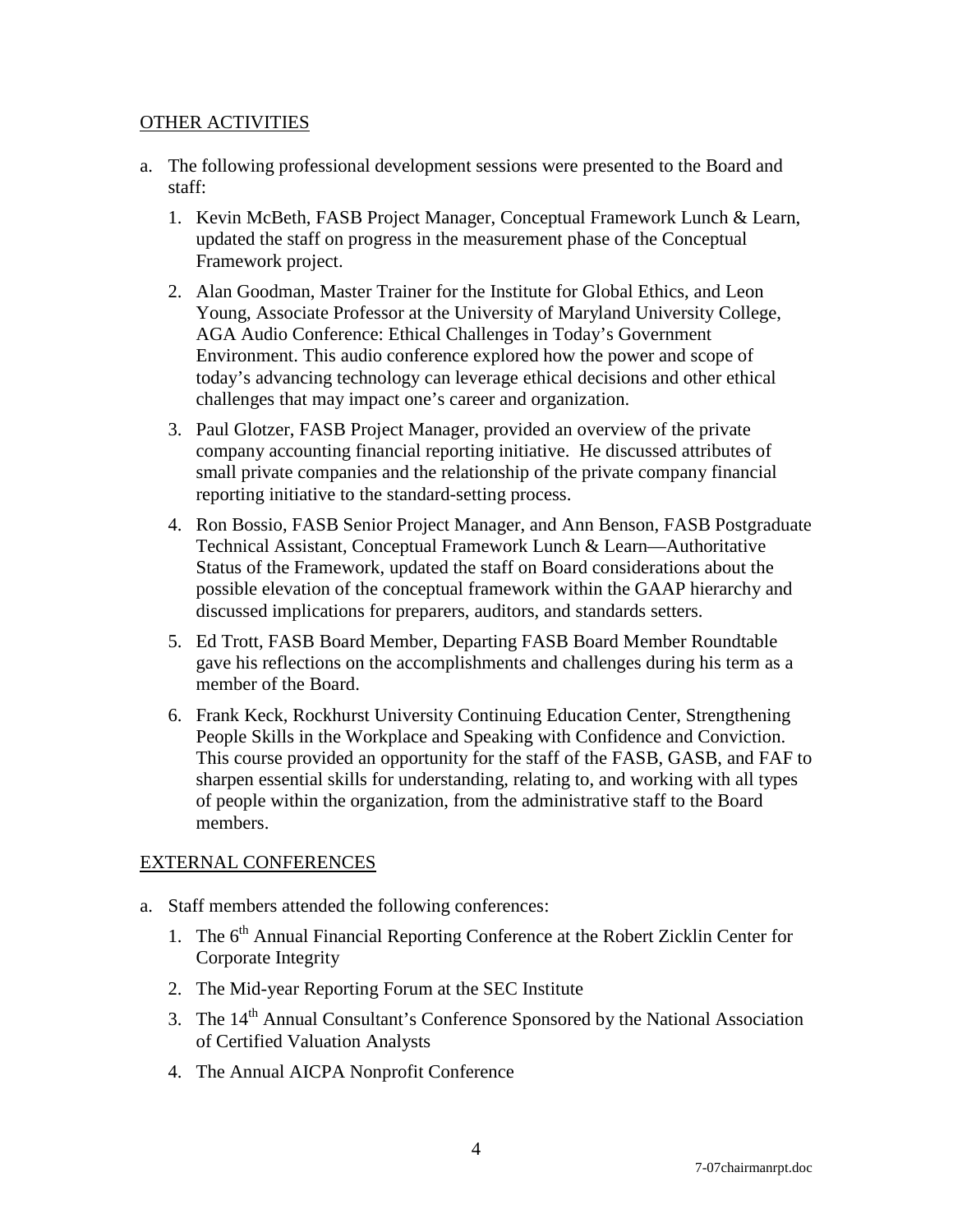### **ITEM 2: ADMINISTRATIVE AND STRATEGIC ACTIVITIES**

- a. The Board and one director attended the May FAF Trustees meeting.
- b. The FASB Staff Structure Review Committee held four meetings in the second quarter to identify issues and to explore potential options for changing the staff structure to improve its efficiency and effectiveness. Written evaluations of the issues and potential solutions were received from almost 40 Board and staff members. The committee held six meetings to summarize the issues, identify the core problems, and propose tentative changes in staff structure to address those problems. A final report with the committee's recommendations will be delivered to the Board chairman in the third quarter of this year.
- c. The chairman and various senior staff members participated in internal meetings and calls relating to the strategic plan and to XBRL.

# **ITEM 3: WASHINGTON ACTIVITIES**

- a. A staff member met in separate meetings with various staff of Congressional committees and representatives of Washington, DC-based trade associations to discuss the role of the FASB, various current projects, and other matters of mutual interest.
- b. The chairman participated in a press conference with the Chairman of the SEC and the PCAOB concerning the establishment of an SEC Advisory Committee on improvements in financial reporting.
- c. The chairman met with officials of the Department of the Treasury to discuss issues relating to complexity in financial accounting and reporting.
- d. The chairman met with representatives of Washington, DC-based trade associations to discuss complexity in financial accounting and reporting and convergence of international financial accounting and reporting standards.
- e. The chairman, a Board member, the director of TA&I, the director of MP&T, and a staff member held quarterly meetings with the SEC and the PCAOB to discuss current FASB activities and other matters of mutual interest.

# **ITEM 4: SPEECHES DELIVERED**

Principal platforms addressed by the Board and staff members during the May 2007 through July 2007 period included:

- AICPA National Advanced Accounting & Auditing Technical Symposium
- AICPA Not-for-Profit Organizations Conference
- **American Association of Petroleum Geologists & Society of Petroleum Engineers**
- American Bankers Association ABA CFO Exchange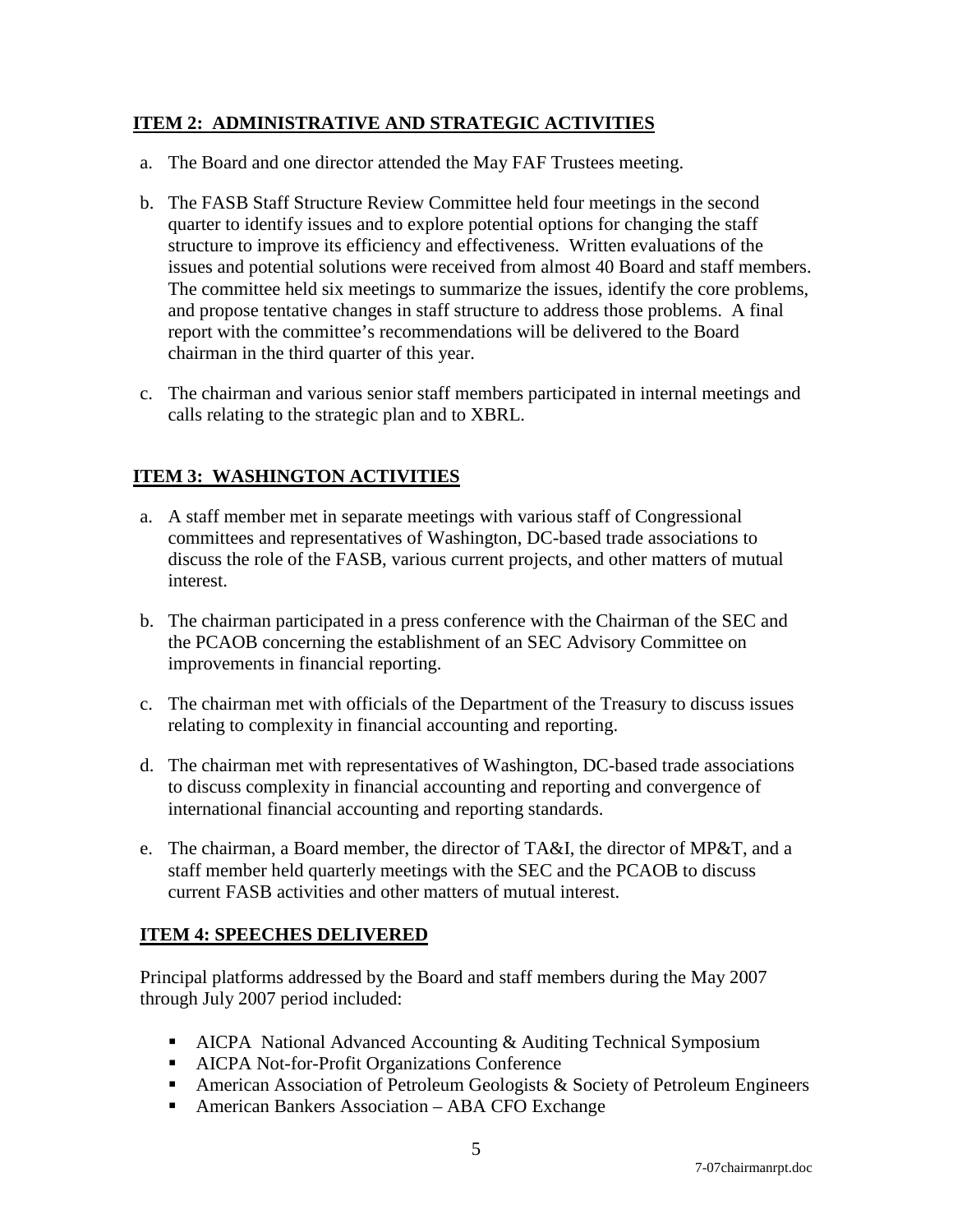- $-$  ASF
- Annual SEC and Financial Reporting Conference
- Bank Administration Institute's CFO Roundtable
- Baruch College Financial Reporting Conference
- Chamber of Commerce, Washington, DC
- Chatham House The Royal Institute of International Affairs
- Connecticut Society of CPAs, Annual Accounting and Auditing Conference
- Edison Electric Institute  $&$  American Gas Association
- **FEI Chapter Meeting**
- Financial Research Associates  $3<sup>rd</sup>$  Annual HF Accounting Forum
- FSA Faculty Consortium
- Houston CPA Society
- **IFRS** Interpretations Group, Grant Thornton
- **IMA Annual Conference**
- **Institutional Investor**
- **KASB/ASBJ**
- **Massachusetts Society of CPAs**
- NIRI
- **PricewaterhouseCoopers University for Faculty**
- University of Michigan
- University of Pennsylvania  $10^{th}$  Annual Financial Risk Roundtable 2007
- University of Washington
- Worldwide Business Research

### **ITEM 5: ADDITIONAL COMMUNICATIONS ACTIVITIES**

- a. The FASB, through the Communications Department, issued the following five press releases: Financial Accounting Standards Board Meets with Accounting Standards Board of Japan to Discuss Global Convergence (June 6, 2007); Financial Accounting Standards Board to Form Resource Group on Valuation Guidance Issues (June 21, 2007); FASB Issues Statement Expressing Strong Support for SEC Advisory Committee on Improvements to Financial Reporting (June 27, 2007); FASB Issues Proposal to Clarify the "Shortcut Method" of Hedge Accounting (July 24, 2007); and FASB Issues Proposed Staff Position on FAS 140-d, *Accounting for Transfers of Financial Assets and Repurchase Financing Transactions* (July 25, 2007). In addition, on July 2, the FASB issued and posted a statement on its website reiterating its commitment to the convergence of high-quality accounting standards through its partnership with the IASB on the Financial Statement Presentation project.
- b. In July, communications staff met with Gerard Carney of Fleishman Hillard, who drafted a communications strategy focused on developing overarching FASB themes, ways of tying these themes into FASB project messaging, and outreach strategies for communicating these themes (collateral materials, FASB Report, third-party endorsers, media outreach, Chairman's Special Report, quarterly letters, webcasting).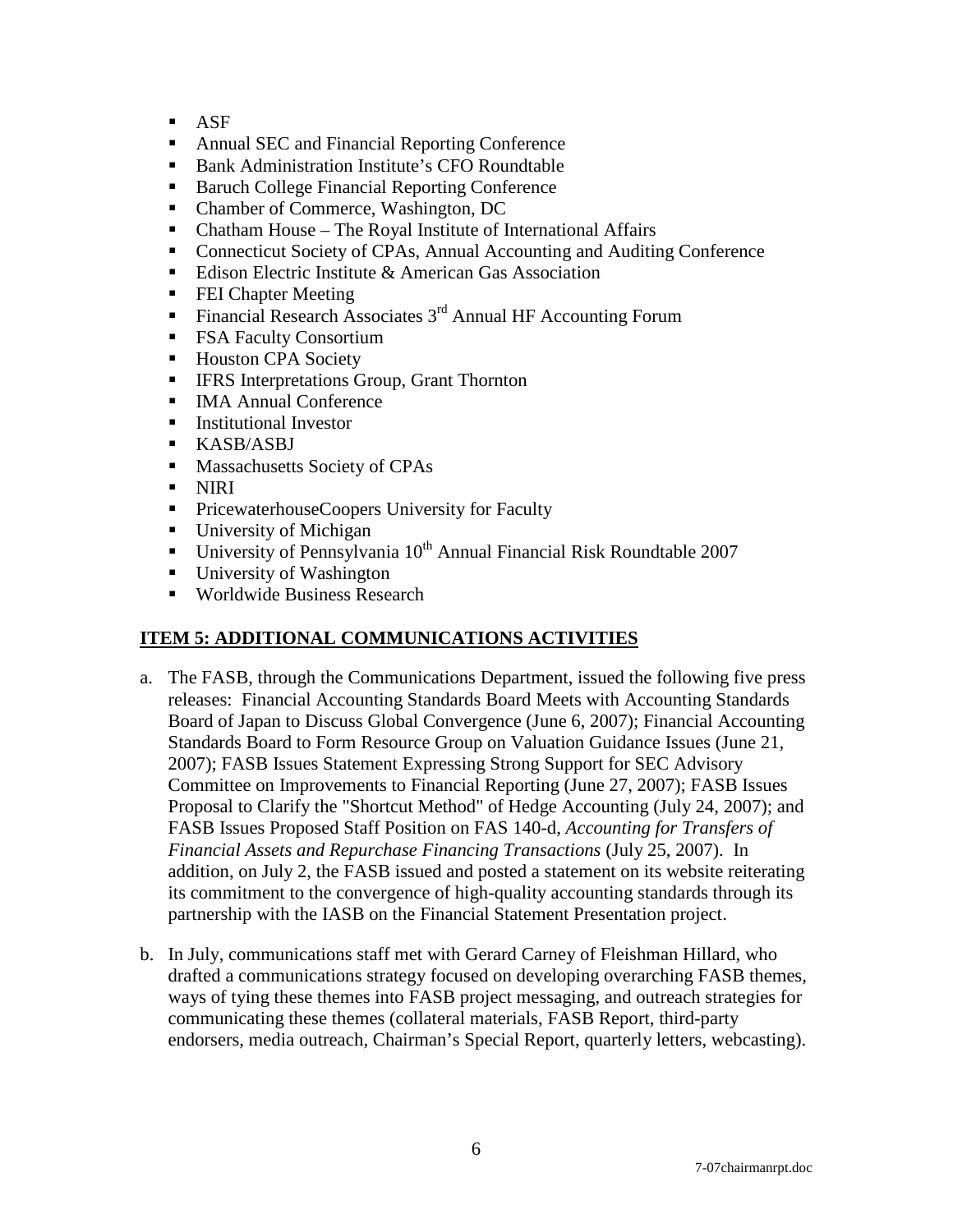- c. Media outreach and development of communications materials and talking points focused on the following: Financial Statement Presentation project as it relates to convergence goals; Lease Accounting; and Codification.
- d. The FASB and the Communications team continued to educate reporters from key outlets on the Board's activities and mission and independent process. Specific meetings or conference calls were held with reporters from Accountancy Age; Accounting Today; American Banker; AP; Asset Securitization Report; Bloomberg; Bureau of National Affairs (BNA); Business Week; CFO.com; Compliance Alert; Compliance Reporter; Compliance Week; Connecticut Post; Derivatives Week; Financial & Accounting Executive; Financial Times; FT.com; Financial Week; Journal of Accounting; National Law Journal; Policy & Communications Advisor; Practical Accountant Magazine; Prospect News; Risk Magazine; The Accountant; The Wall Street Journal; Thompson Accounting and Compliance; and the Times of London.
- e. Two issues of *The FASB Report,* the FASB's monthly newsletter, were produced and distributed. Topics included FASAC's March meeting and new appointments to the FASAC; Q and A interview with FASAC Chairman Dennis Chookaszian; Q and A interview with departing Board member Ed Trott; and an article about FASB meetings with global standard setters from Japan, Korea, and China.

## **ITEM 6: GASB LIAISON ACTIVITIES**

- a. FASB meeting minutes were sent to the GASB RTA director and certain GASB staff.
- b. GASB meeting minutes were sent to the FASB chairman and two staff directors.
- c. The GASB RTA director and the FASB PD&S director held monthly meetings and met quarterly with the FASB and GASB chairmen.
- d. The FASB staff distributed the following drafts to the GASB for review:
	- Final Statement, *Business Combinations*
	- Final Statement, *Accounting and Reporting of Noncontrolling Interests in Consolidated Financial Statements*
	- **Proposed FSP FAS 140-d, "Accounting for Transfers of Financial Assets and** Repurchase Financing Transactions"
	- **Proposed Statement 133 Implementation Issue No. E23, "Issues Involving the** Application of the *Shortcut Method* under Paragraph 68"
	- Preliminary Views, *Conceptual Framework—Reporting Entity*
	- Invitation to Comment, An FASB *Agenda Proposal: Accounting for Insurance Contracts by Insurers and Policyholders, Includin*g the *IASB Discussion Paper, Preliminary* Views on Insurance Contracts
- e. The FASB staff received the following GASB drafts for review: